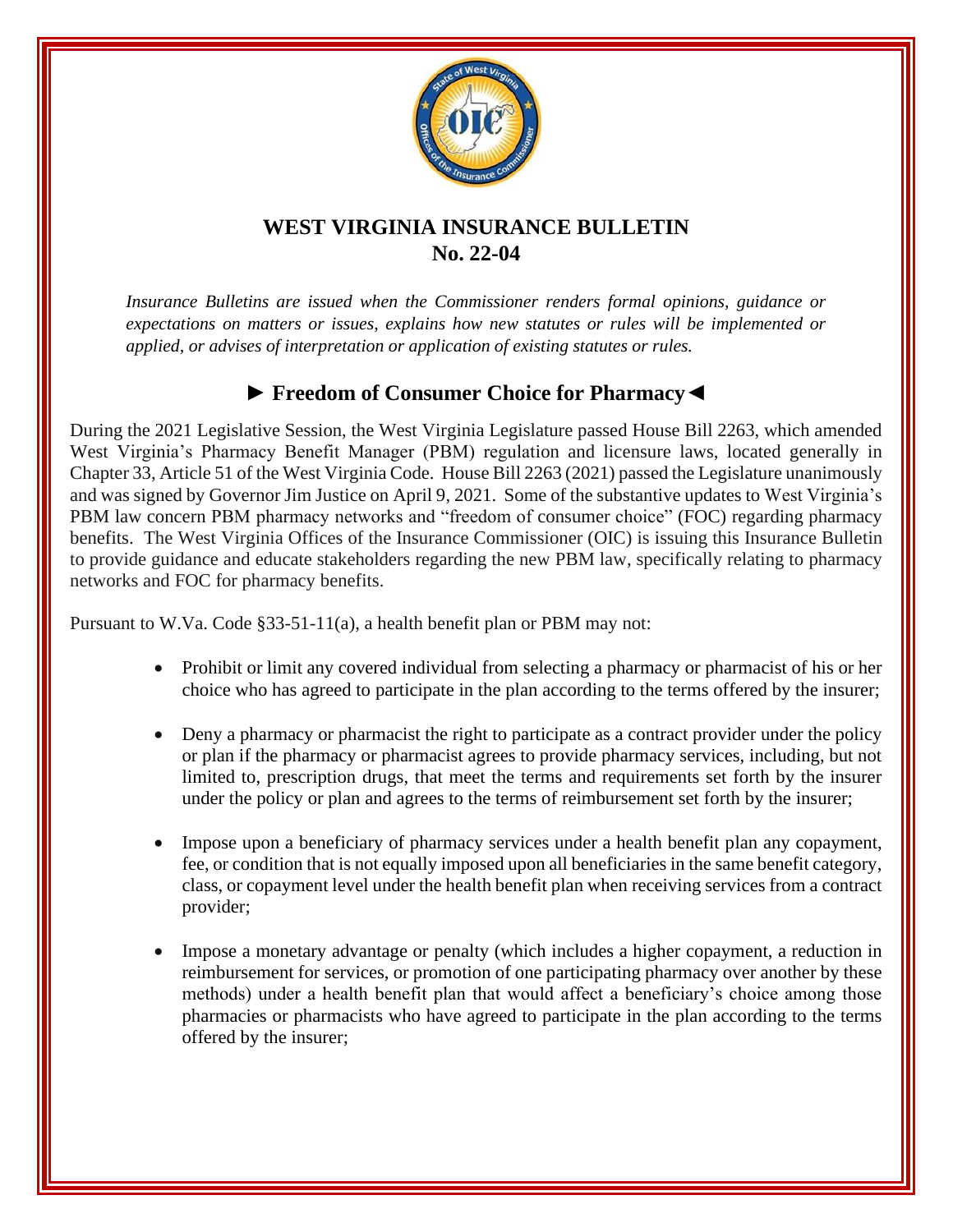- Reduce allowable reimbursement for pharmacy services to a beneficiary under a health benefit plan because the beneficiary selects a pharmacy of his or her choice, so long as that pharmacy has enrolled with the health benefit plan under the terms offered to all pharmacies in the plan coverage area;
- Require a beneficiary, as a condition of payment or reimbursement, to purchase pharmacy services, including prescription drugs, exclusively through a mail-order pharmacy; or
- Impose upon a beneficiary any copayment, amount of reimbursement, number of days of a drug supply for which reimbursement will be allowed, or any other payment or condition relating to purchasing pharmacy services from any pharmacy, including prescription drugs, that is more costly or more restrictive than that which would be imposed upon the beneficiary if such services were purchased from a mail-order pharmacy or any other pharmacy that is willing to provide the same services or products for the same cost and copayment as any mail order service.

W.Va. Code §33-51-11 applies to "all pharmacy benefits managers and health benefit plans providing pharmaceutical services benefits, including prescription drugs, to any resident of West Virginia." For purposes of W.Va. Code §33-51-11, "health benefit plan" means any entity or program that provides reimbursement for pharmaceutical services. W.Va. Code §33-51-11 also applies to insurance companies and health maintenance organizations that provide or administer coverages and benefits for prescription drugs. W.Va. Code §33-51-11 does not apply to any entity that has its own facility, employs or contracts with physicians, pharmacists, nurses and other health care personnel, and that dispenses prescription drugs from its own pharmacy to its employees and dependents enrolled in its health benefit plan, but does apply to an entity otherwise excluded that contracts with an outside pharmacy or group of pharmacies to provide prescription drugs and services. *See* W.Va. Code §33-51-11(e).

Additionally, W.Va. Code §33-51-8(d) provides:

(d) Network adequacy. —

(1) A pharmacy benefit manager's network shall be reasonably adequate, shall provide for convenient patient access to pharmacies within a reasonable distance from a patient's residence and shall not be comprised only of mail-order benefits but must have a mix of mail-order benefits and physical stores in this state.

(2) A pharmacy benefit manager shall provide a pharmacy benefit manager's network report describing the pharmacy benefit manager's network and the mix of mail-order to physical stores in this state in a time and manner required by rule issued by the Insurance Commissioner pursuant to this section.

(3) Failure to provide a timely report may result in the suspension or revocation of a pharmacy benefit manager's license by the Insurance Commissioner.

Essentially, a PBM must have an adequate and reasonable network that is conveniently accessible for consumers. The network must have physical stores and mail-order options. A PBM must allow a pharmacy or pharmacist to participate in its network as a contract provider so long as the pharmacy or pharmacist agrees to the terms and requirements set forth by the insurer, including terms of reimbursement, which are specifically set forth in W.Va. Code §33-51-9(f) and which must be consistent among all pharmacies that participate. A pharmacy or pharmacist does not automatically become a member of a PBM's network due to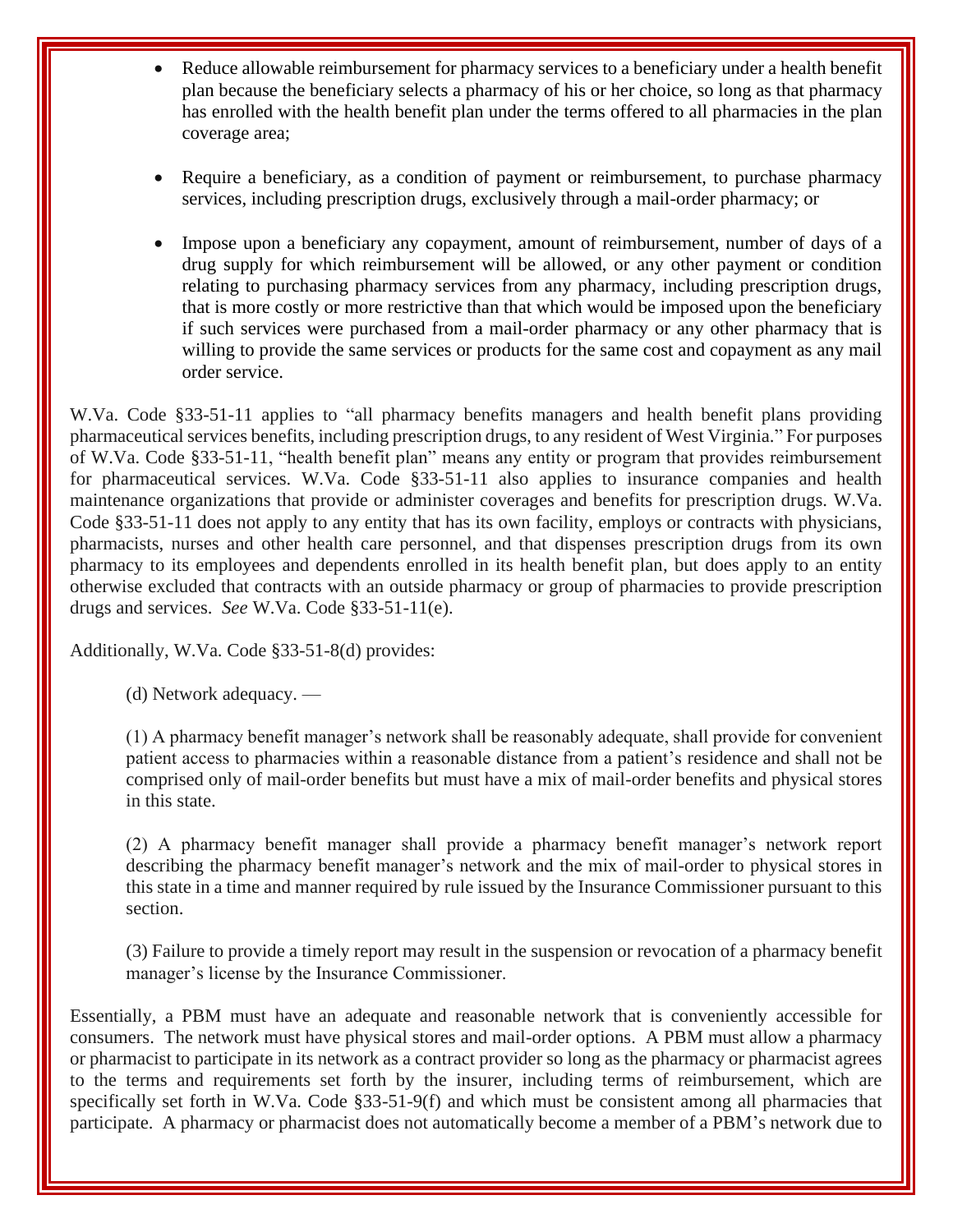the passage or implementation of the amended PBM law. A pharmacy or pharmacist must apply or seek to become a contract provider with the PBM so the pharmacy or pharmacist can agree to the terms and requirements, including reimbursement. However, W.Va. Code §33-51-11(b) provides that "[i]f a health benefit plan providing reimbursement to West Virginia residents for prescription drugs restricts pharmacy participation, the entity providing the health benefit plan shall notify, in writing, all pharmacies within the geographical coverage area of the health benefit plan, and offer to the pharmacies the opportunity to participate in the health benefit plan at least 60 days prior to the effective date of the plan. All pharmacies in the geographical coverage area of the plan shall be eligible to participate under identical reimbursement terms for providing pharmacy services, including prescription drugs. The entity providing the health benefit plan shall, through reasonable means, on a timely basis and on regular intervals, inform the beneficiaries of the plan of the names and locations of pharmacies that are participating in the plan as providers of pharmacy services and prescription drugs. Additionally, participating pharmacies shall be entitled to announce their participation to their customers through a means acceptable to the pharmacy and the entity providing the health benefit plans." The notification provision does not apply when an individual or group is enrolled, but is applicable when the plan enters a particular county of the state. *See* §33-51-11(b).

A PBM may not require a beneficiary to purchase pharmacy services, including prescription drugs, exclusively through a mail-order service. W.Va. Code §§33-16-3q, 33-24-7h, 33-25-8f, 33-25A-8g, all enacted in 2003, generally provide that an insurer issuing a group accident and sickness policy, a Hospital, Medical, Dental or Health Service Corporation, a Health Care Corporation, or a Health Maintenance Organization ("HMO") may not require any covered person to obtain prescription drugs from a mail-order pharmacy in order to obtain prescription drug benefits, and may not violate this prohibition by using an agent, contractor or administrator that requires the covered person to obtain prescription drugs from a mail-order pharmacy. Historically, some PBMs have required use of mail order pharmacies for specialty drugs, as well as for ongoing maintenance medications. This practice is prohibited. Consumers must be able to fill their drug prescriptions at any pharmacy of their choice, so long as that pharmacy participates in the plan as a contract provider by agreeing to the terms and requirements of the insurer. Critically, a PBM or health plan may not deny a pharmacy the right to participate as a contract provider in the PBM's network if the pharmacy seeks to participate as a contract provider in the PBM's network and agrees to provide pharmacy services, including prescription drugs, that meet the terms and requirements set forth by the insurer and agrees to the terms and requirements.

The OIC recognizes the unique need for specialty pharmacies and the important role that they play in the healthcare delivery system. Any specialty pharmacy, whether a mail-order or a physical retail store, must have the skill, capability and personnel to provide the patient education and clinical support required, in addition to providing the unique storage and shipping requirements that the specialty drugs may require. However, pursuant to W.Va. Code §§33-51-8(d) and 33-51-11, patients must have a choice to procure prescription drugs in either manner. Neither W.Va. Code §33-51-8(d) nor W.Va. Code §33-51-11 afford a "carve-out" or exception for specialty drugs under which a PBM or health benefit plan can deprive a covered individual of this choice. As such, a PBM cannot deny a specialty pharmacy that is a physical retail store the right to participate in its network as a contract provider, so long as the specialty pharmacy meets and agrees to the applicable terms and requirements of the insurer.

The OIC has consistently received questions regarding whether the FOC for pharmacy provisions apply to PBMs that provide services under a plan that is subject to the Employee Retirement Income Security Act of 1974 (ERISA) or is pre-empted by ERISA. W.Va. Code §33-51-11(e) provides that the FOC pharmacy provisions shall apply to all PBMs and health benefit plans providing pharmaceutical services benefits, including prescription drugs, to any resident of West Virginia. The Legislature further clarified that, for purposes of this code section, "health benefit plan" means any entity or program that provides reimbursement for pharmaceutical services. As such, it appears that the legislative intent was for it to apply to all PBMs